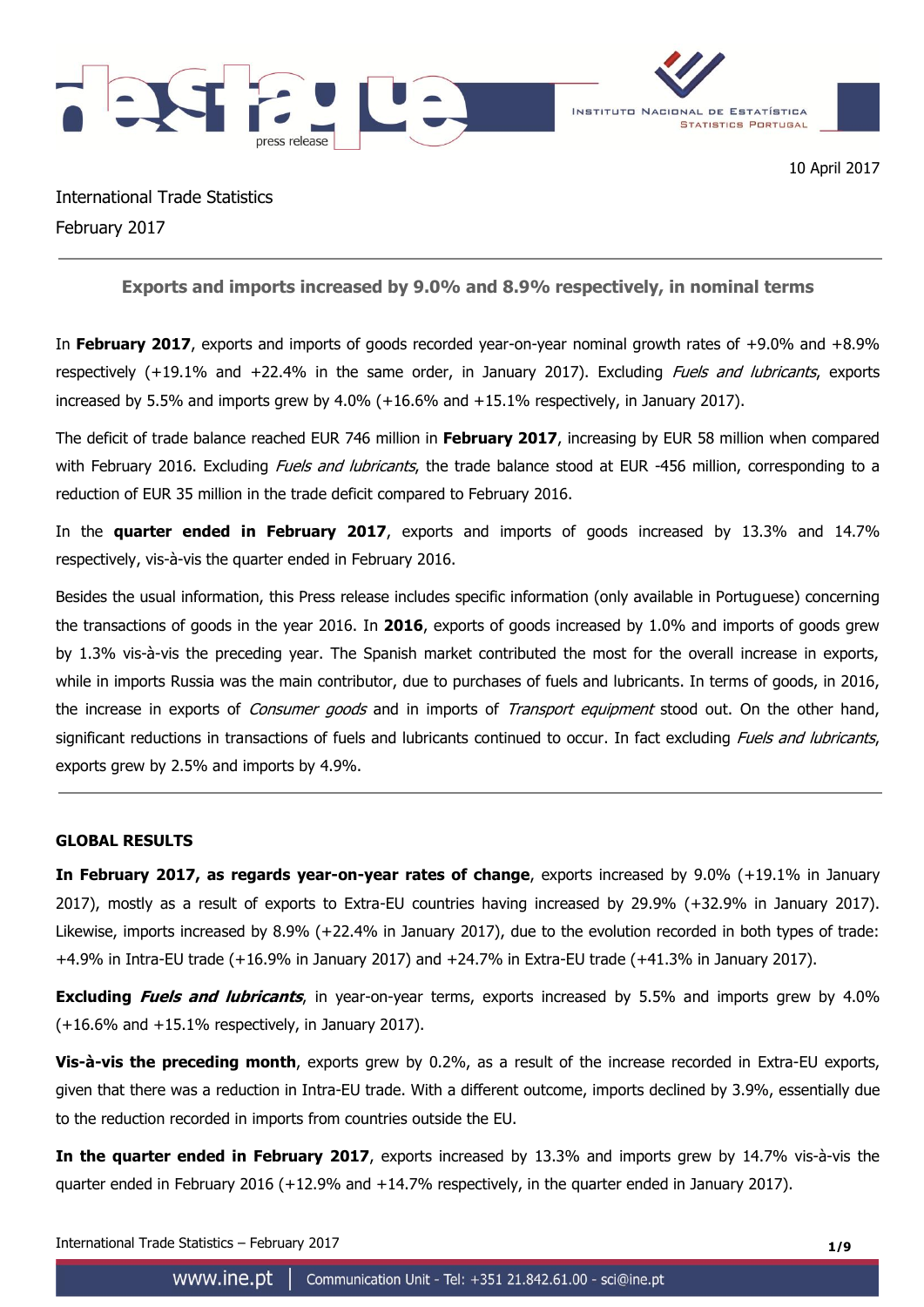

INSTITUTO NACIONAL DE ESTATÍSTICA **STATISTICS PORTUGAL** 

|             |                                                                                                                                                                                                                     |                                                                                                                    |                                                                                                               |                                                                                                 | <b>EXPORTS</b>                                                                                                     |                                                                                                     |                                                                                                  |                                                                                                       |
|-------------|---------------------------------------------------------------------------------------------------------------------------------------------------------------------------------------------------------------------|--------------------------------------------------------------------------------------------------------------------|---------------------------------------------------------------------------------------------------------------|-------------------------------------------------------------------------------------------------|--------------------------------------------------------------------------------------------------------------------|-----------------------------------------------------------------------------------------------------|--------------------------------------------------------------------------------------------------|-------------------------------------------------------------------------------------------------------|
|             |                                                                                                                                                                                                                     |                                                                                                                    | <b>TOTAL</b>                                                                                                  |                                                                                                 |                                                                                                                    | <b>TOTAL EXCLUDING FUELS AND</b><br><b>LUBRICANTS</b>                                               |                                                                                                  | <b>TOTAL</b><br><b>QUARTER ENDED IN:</b>                                                              |
| <b>YEAR</b> | <b>MONTH</b>                                                                                                                                                                                                        |                                                                                                                    |                                                                                                               | <b>GROWTH RATE (%)</b>                                                                          |                                                                                                                    |                                                                                                     | <b>GROWTH RATE (%)</b>                                                                           | <b>GROWTH RATE (%)</b>                                                                                |
|             |                                                                                                                                                                                                                     | € Million                                                                                                          | Year-on-<br>year                                                                                              | Month-to-<br>month                                                                              | € Million                                                                                                          | Year-on-<br>year                                                                                    | Month-to-<br>month                                                                               | Year-on-year                                                                                          |
| 2015        | <b>FEBRUARY</b><br><b>MARCH</b><br><b>APRIL</b><br>MAY<br><b>JUNE</b><br><b>JULY</b><br><b>AUGUST</b><br><b>SEPTEMBER</b><br><b>OCTOBER</b><br><b>NOVEMBER</b><br><b>DECEMBER</b>                                   | 3,954<br>4,402<br>4,243<br>4,238<br>4,554<br>4,704<br>3,320<br>4,140<br>4,526<br>4,333<br>3,634                    | 3.7<br>11.7<br>9.3<br>3.9<br>8.9<br>5.0<br>2.6<br>1.8<br>$-2.4$<br>5.0<br>$-1.5$                              | 4.7<br>11.3<br>$-3.6$<br>$-0.1$<br>7.4<br>3.3<br>$-29.4$<br>24.7<br>9.3<br>$-4.3$<br>$-16.1$    | 3,683<br>4,098<br>3,898<br>3,885<br>4,153<br>4,352<br>3,019<br>3,864<br>4,231<br>4,062<br>3,414                    | 2.0<br>9.2<br>5.2<br>1.0<br>11.2<br>5.8<br>5.2<br>3.2<br>$-0.5$<br>8.5<br>0.7                       | 4.9<br>11.3<br>$-4.9$<br>$-0.3$<br>6.9<br>4.8<br>$-30.6$<br>28.0<br>9.5<br>$-4.0$<br>$-16.0$     | 1.2<br>3.9<br>8.3<br>8.3<br>7.4<br>5.9<br>5.7<br>3.2<br>0.4<br>1.3<br>0.3                             |
| 2016        | <b>TOTAL</b><br><b>JANUARY</b><br><b>FEBRUARY</b><br><b>MARCH</b><br><b>APRIL</b><br>MAY<br><b>JUNE</b><br><b>JULY</b><br><b>AUGUST</b><br><b>SEPTEMBER</b><br><b>OCTOBER</b><br><b>NOVEMBER</b><br><b>DECEMBER</b> | 50,312<br>3,677<br>4,026<br>4,248<br>4,145<br>4,223<br>4,469<br>4,484<br>3,486<br>4,427<br>4,363<br>4,685<br>4,079 | 1.0<br>$-2.7$<br>1.8<br>$-3.5$<br>$-2.3$<br>$-0.4$<br>$-1.8$<br>$-4.7$<br>5.0<br>6.9<br>$-3.6$<br>8.1<br>12.3 | 1.2<br>9.5<br>5.5<br>$-2.4$<br>1.9<br>5.8<br>0.3<br>$-22.3$<br>27.0<br>$-1.4$<br>7.4<br>$-12.9$ | 47,305<br>3,459<br>3,833<br>4,066<br>3,947<br>3,989<br>4,185<br>4,215<br>3,234<br>4,177<br>4,053<br>4,409<br>3,736 | 2.5<br>$-1.5$<br>4.1<br>$-0.8$<br>1.3<br>2.7<br>0.8<br>$-3.1$<br>7.1<br>8.1<br>$-4.2$<br>8.5<br>9.4 | 1.3<br>10.8<br>6.1<br>$-2.9$<br>1.1<br>4.9<br>0.7<br>$-23.3$<br>29.2<br>$-3.0$<br>8.8<br>$-15.3$ | 0.4<br>$-0.8$<br>$-1.5$<br>$-1.4$<br>$-2.1$<br>$-1.5$<br>$-2.4$<br>$-1.1$<br>1.9<br>2.4<br>3.7<br>5.1 |
| 2017        | <b>JANUARY</b><br><b>FEBRUARY</b>                                                                                                                                                                                   | 4,379<br>4,389                                                                                                     | 19.1<br>9.0                                                                                                   | 7.4<br>0.2                                                                                      | 4,033<br>4,042                                                                                                     | 16.6<br>5.5                                                                                         | 8.0<br>0.2                                                                                       | 12.9<br>13.3                                                                                          |



International Trade Statistics – February 2017 **2/9**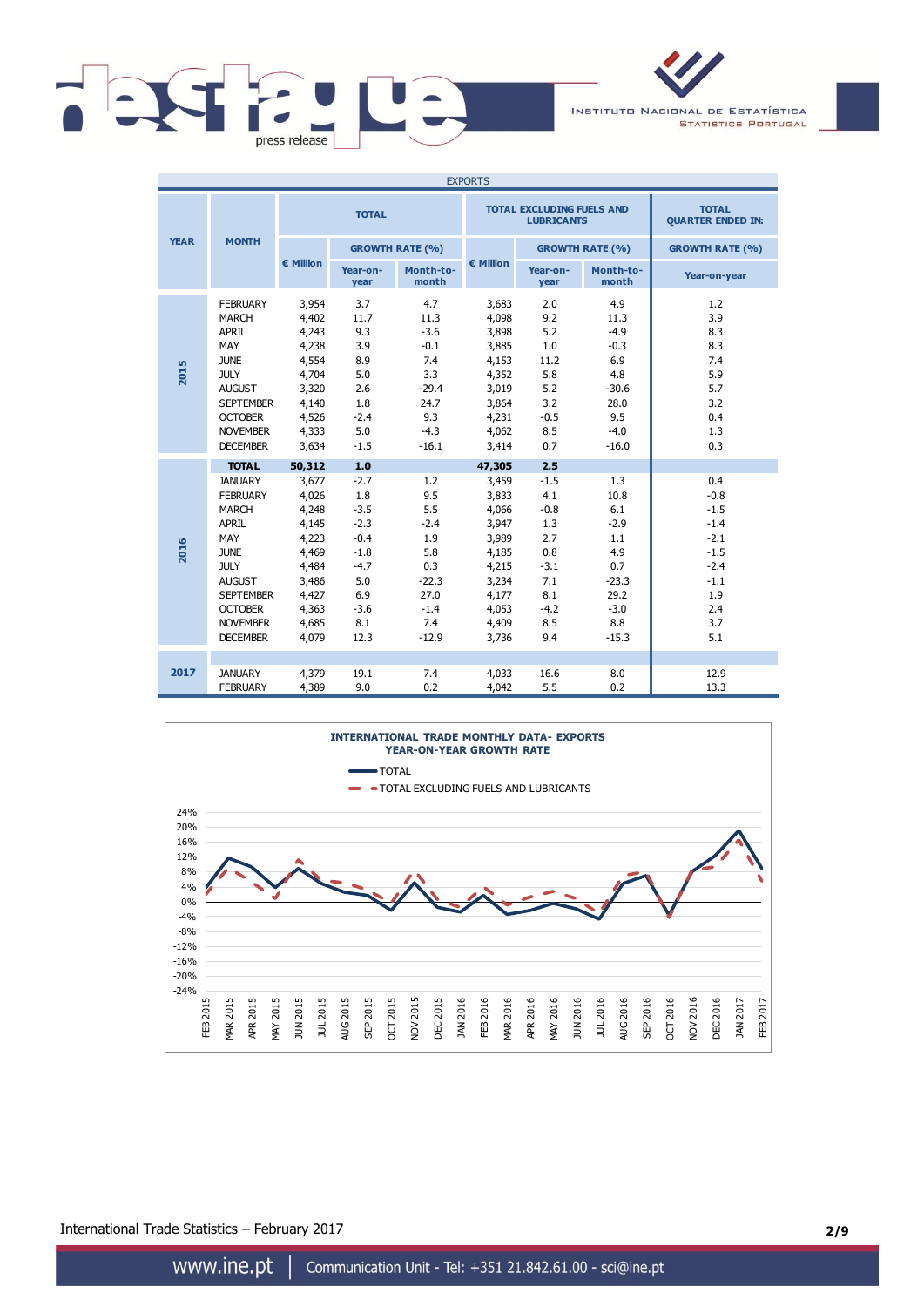

INSTITUTO NACIONAL DE ESTATÍSTICA **STATISTICS PORTUGAL** 

|             |                                                                                                                                                                                                                     |                                                                                                                    |                                                                                                             |                                                                                                      | <b>IMPORTS</b>                                                                                                     |                                                                                                  |                                                                                                       |                                                                                              |
|-------------|---------------------------------------------------------------------------------------------------------------------------------------------------------------------------------------------------------------------|--------------------------------------------------------------------------------------------------------------------|-------------------------------------------------------------------------------------------------------------|------------------------------------------------------------------------------------------------------|--------------------------------------------------------------------------------------------------------------------|--------------------------------------------------------------------------------------------------|-------------------------------------------------------------------------------------------------------|----------------------------------------------------------------------------------------------|
|             |                                                                                                                                                                                                                     |                                                                                                                    | <b>TOTAL</b>                                                                                                |                                                                                                      |                                                                                                                    | <b>TOTAL EXCLUDING FUELS AND</b><br><b>LUBRICANTS</b>                                            |                                                                                                       | <b>TOTAL</b><br><b>QUARTER ENDED IN:</b>                                                     |
| <b>YEAR</b> | <b>MONTH</b>                                                                                                                                                                                                        |                                                                                                                    |                                                                                                             | <b>GROWTH RATE (%)</b>                                                                               |                                                                                                                    |                                                                                                  | <b>GROWTH RATE (%)</b>                                                                                | <b>GROWTH RATE (%)</b>                                                                       |
|             |                                                                                                                                                                                                                     | € Million                                                                                                          | Year-on-<br>year                                                                                            | Month-to-<br>month                                                                                   | € Million                                                                                                          | Year-on-<br>year                                                                                 | Month-to-<br>month                                                                                    | Year-on-year                                                                                 |
| 2015        | <b>FEBRUARY</b><br><b>MARCH</b><br><b>APRIL</b><br>MAY<br><b>JUNE</b><br><b>JULY</b><br><b>AUGUST</b><br><b>SEPTEMBER</b><br><b>OCTOBER</b><br><b>NOVEMBER</b><br><b>DECEMBER</b>                                   | 4,507<br>5,300<br>5,189<br>5,361<br>5,425<br>5,435<br>4,232<br>5,232<br>5,326<br>5,033<br>4,827                    | $-3.0$<br>11.6<br>14.1<br>6.6<br>7.0<br>$-0.4$<br>1.9<br>$-0.3$<br>$-3.3$<br>2.2<br>0.9                     | 1.4<br>17.6<br>$-2.1$<br>3.3<br>1.2<br>0.2<br>$-22.1$<br>23.6<br>1.8<br>$-5.5$<br>$-4.1$             | 4,038<br>4,641<br>4,436<br>4,428<br>4,687<br>4,718<br>3,567<br>4,616<br>4,704<br>4,474<br>4,280                    | 6.8<br>10.9<br>11.0<br>7.1<br>15.1<br>6.4<br>5.8<br>6.7<br>2.0<br>5.4<br>6.8                     | 5.7<br>14.9<br>$-4.4$<br>$-0.2$<br>5.8<br>0.7<br>$-24.4$<br>29.4<br>1.9<br>$-4.9$<br>$-4.3$           | $-3.2$<br>$-0.4$<br>7.5<br>10.6<br>9.1<br>4.3<br>2.8<br>0.3<br>$-0.8$<br>$-0.6$<br>$-0.2$    |
| 2016        | <b>TOTAL</b><br><b>JANUARY</b><br><b>FEBRUARY</b><br><b>MARCH</b><br><b>APRIL</b><br>MAY<br><b>JUNE</b><br><b>JULY</b><br><b>AUGUST</b><br><b>SEPTEMBER</b><br><b>OCTOBER</b><br><b>NOVEMBER</b><br><b>DECEMBER</b> | 61,117<br>4,365<br>4,714<br>5,311<br>4,874<br>5,158<br>5,393<br>5,065<br>4,656<br>5,367<br>5,238<br>5,497<br>5,479 | 1.3<br>$-1.7$<br>4.6<br>0.2<br>$-6.1$<br>$-3.8$<br>$-0.6$<br>$-6.8$<br>10.0<br>2.6<br>$-1.7$<br>9.2<br>13.5 | $-9.6$<br>8.0<br>12.7<br>$-8.2$<br>5.8<br>4.6<br>$-6.1$<br>$-8.1$<br>15.3<br>$-2.4$<br>4.9<br>$-0.3$ | 54,987<br>4,000<br>4,324<br>4,822<br>4,481<br>4,718<br>4,844<br>4,590<br>4,045<br>4,815<br>4,662<br>4,973<br>4,712 | 4.9<br>4.7<br>7.1<br>3.9<br>1.0<br>6.5<br>3.4<br>$-2.7$<br>13.4<br>4.3<br>$-0.9$<br>11.2<br>10.1 | $-6.5$<br>8.1<br>11.5<br>$-7.1$<br>5.3<br>2.7<br>$-5.2$<br>$-11.9$<br>19.0<br>$-3.2$<br>6.7<br>$-5.2$ | 0.5<br>1.2<br>1.0<br>$-0.6$<br>$-3.2$<br>$-3.4$<br>$-3.7$<br>0.1<br>1.3<br>3.2<br>3.3<br>6.8 |
| 2017        | <b>JANUARY</b><br><b>FEBRUARY</b>                                                                                                                                                                                   | 5,341<br>5,135                                                                                                     | 22.4<br>8.9                                                                                                 | $-2.5$<br>$-3.9$                                                                                     | 4,603<br>4,498                                                                                                     | 15.1<br>4.0                                                                                      | $-2.3$<br>$-2.3$                                                                                      | 14.7<br>14.7                                                                                 |



International Trade Statistics – February 2017 **3/9**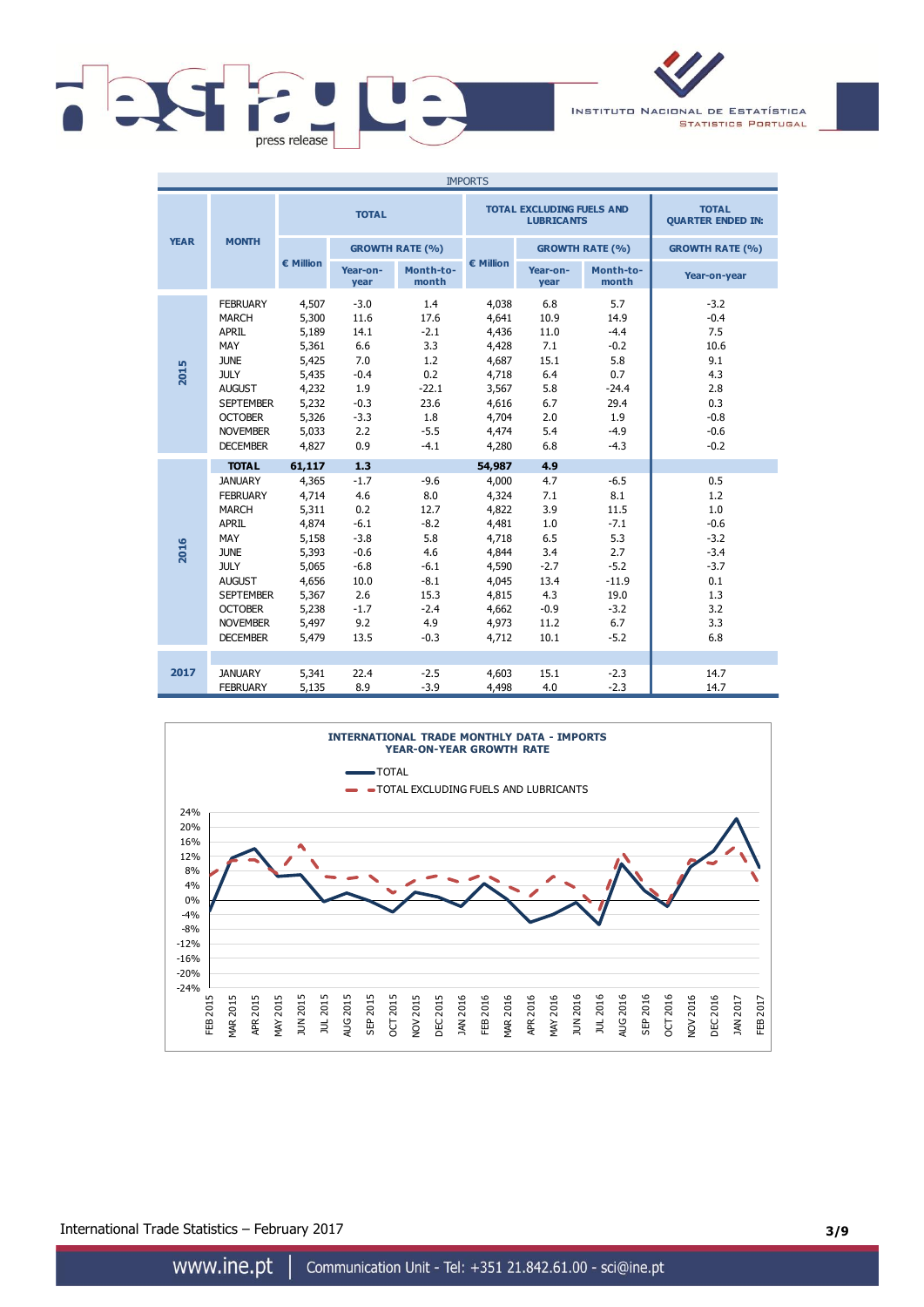



**In February 2017**, the **deficit of trade balance** reached EUR 746 million, which stood for an increase of EUR 58 million compared to February 2016.

**Excluding Fuels and lubricants**, **in February 2017**, trade balance stood at EUR -456 million, comparing to EUR -491 million in February 2016.

|             |                                                                                                                                                                                                     |                                                                                                                            |                                                                                                       |                                                                                            | <b>TRADE BALANCE</b>                                                                                                 |                                                                                                                         |                                                                                          |                                                                                                      |  |  |
|-------------|-----------------------------------------------------------------------------------------------------------------------------------------------------------------------------------------------------|----------------------------------------------------------------------------------------------------------------------------|-------------------------------------------------------------------------------------------------------|--------------------------------------------------------------------------------------------|----------------------------------------------------------------------------------------------------------------------|-------------------------------------------------------------------------------------------------------------------------|------------------------------------------------------------------------------------------|------------------------------------------------------------------------------------------------------|--|--|
|             |                                                                                                                                                                                                     |                                                                                                                            | <b>TOTAL</b>                                                                                          |                                                                                            |                                                                                                                      | <b>TOTAL EXCLUDING FUELS AND</b><br><b>LUBRICANTS</b>                                                                   | <b>TOTAL</b><br><b>QUARTER ENDED IN:</b>                                                 |                                                                                                      |  |  |
| <b>YEAR</b> | <b>MONTH</b>                                                                                                                                                                                        |                                                                                                                            |                                                                                                       | GROWTH (10 <sup>6</sup> Eur)                                                               |                                                                                                                      |                                                                                                                         | GROWTH (10 <sup>6</sup> Eur)                                                             | GROWTH (10 <sup>6</sup> Eur)                                                                         |  |  |
|             |                                                                                                                                                                                                     | € Million                                                                                                                  | Year-on-<br>year                                                                                      | Month-to-<br>month                                                                         | € Million                                                                                                            | Year-on-<br>year                                                                                                        | Month-to-<br>month                                                                       | Year-on-year                                                                                         |  |  |
| 2015        | <b>FEBRUARY</b><br><b>MARCH</b><br><b>APRIL</b><br>MAY<br><b>JUNE</b><br><b>JULY</b><br><b>AUGUST</b><br><b>SEPTEMBER</b><br><b>OCTOBER</b><br><b>NOVEMBER</b><br><b>DECEMBER</b>                   | $-552$<br>$-898$<br>$-946$<br>$-1,123$<br>$-872$<br>$-731$<br>$-912$<br>$-1,092$<br>$-800$<br>$-700$<br>$-1,193$           | 281<br>$-89$<br>$-279$<br>$-173$<br>17<br>246<br>$\overline{4}$<br>86<br>71<br>100<br>$-98$           | 113<br>$-346$<br>$-47$<br>$-177$<br>251<br>140<br>$-181$<br>$-180$<br>293<br>100<br>$-493$ | $-355$<br>$-543$<br>$-538$<br>$-543$<br>$-534$<br>$-366$<br>$-548$<br>$-752$<br>$-473$<br>$-412$<br>$-866$           | $-184$<br>$-113$<br>$-248$<br>$-256$<br>$-197$<br>$-48$<br>$-47$<br>$-170$<br>$-110$<br>89<br>$-249$                    | $-48$<br>$-189$<br>6<br>$-6$<br>9<br>167<br>$-182$<br>$-204$<br>279<br>61<br>$-455$      | 589<br>518<br>$-87$<br>$-541$<br>$-435$<br>90<br>267<br>336<br>162<br>258<br>74                      |  |  |
|             | <b>TOTAL</b>                                                                                                                                                                                        | $-10,805$                                                                                                                  | $-321$                                                                                                |                                                                                            | $-7,682$                                                                                                             | $-1,445$                                                                                                                |                                                                                          |                                                                                                      |  |  |
| 2016        | <b>JANUARY</b><br><b>FEBRUARY</b><br><b>MARCH</b><br><b>APRIL</b><br>MAY<br><b>JUNE</b><br><b>JULY</b><br><b>AUGUST</b><br><b>SEPTEMBER</b><br><b>OCTOBER</b><br><b>NOVEMBER</b><br><b>DECEMBER</b> | $-688$<br>$-688$<br>$-1,062$<br>$-730$<br>$-935$<br>$-924$<br>$-581$<br>$-1,171$<br>$-940$<br>$-875$<br>$-812$<br>$-1,399$ | $-23$<br>$-136$<br>$-164$<br>216<br>188<br>$-52$<br>150<br>$-258$<br>152<br>$-75$<br>$-112$<br>$-206$ | 505<br>0<br>$-374$<br>333<br>$-205$<br>11<br>343<br>$-589$<br>230<br>65<br>63<br>$-587$    | $-541$<br>$-491$<br>$-756$<br>$-533$<br>$-729$<br>$-659$<br>$-375$<br>$-812$<br>$-637$<br>$-609$<br>$-564$<br>$-976$ | $-234$<br>$-136$<br>$-213$<br>$\overline{4}$<br>$-186$<br>$-125$<br>$-9$<br>$-263$<br>115<br>$-136$<br>$-152$<br>$-110$ | 326<br>50<br>$-266$<br>223<br>$-196$<br>70<br>284<br>$-436$<br>174<br>28<br>45<br>$-413$ | $-21$<br>$-257$<br>$-323$<br>$-84$<br>240<br>352<br>286<br>$-160$<br>44<br>$-181$<br>$-35$<br>$-393$ |  |  |
| 2017        | <b>JANUARY</b><br><b>FEBRUARY</b>                                                                                                                                                                   | $-962$<br>$-746$                                                                                                           | $-273$<br>$-58$                                                                                       | 437<br>216                                                                                 | $-570$<br>$-456$                                                                                                     | $-29$<br>35                                                                                                             | 406<br>114                                                                               | $-591$<br>$-537$                                                                                     |  |  |



International Trade Statistics – February 2017 **4/9**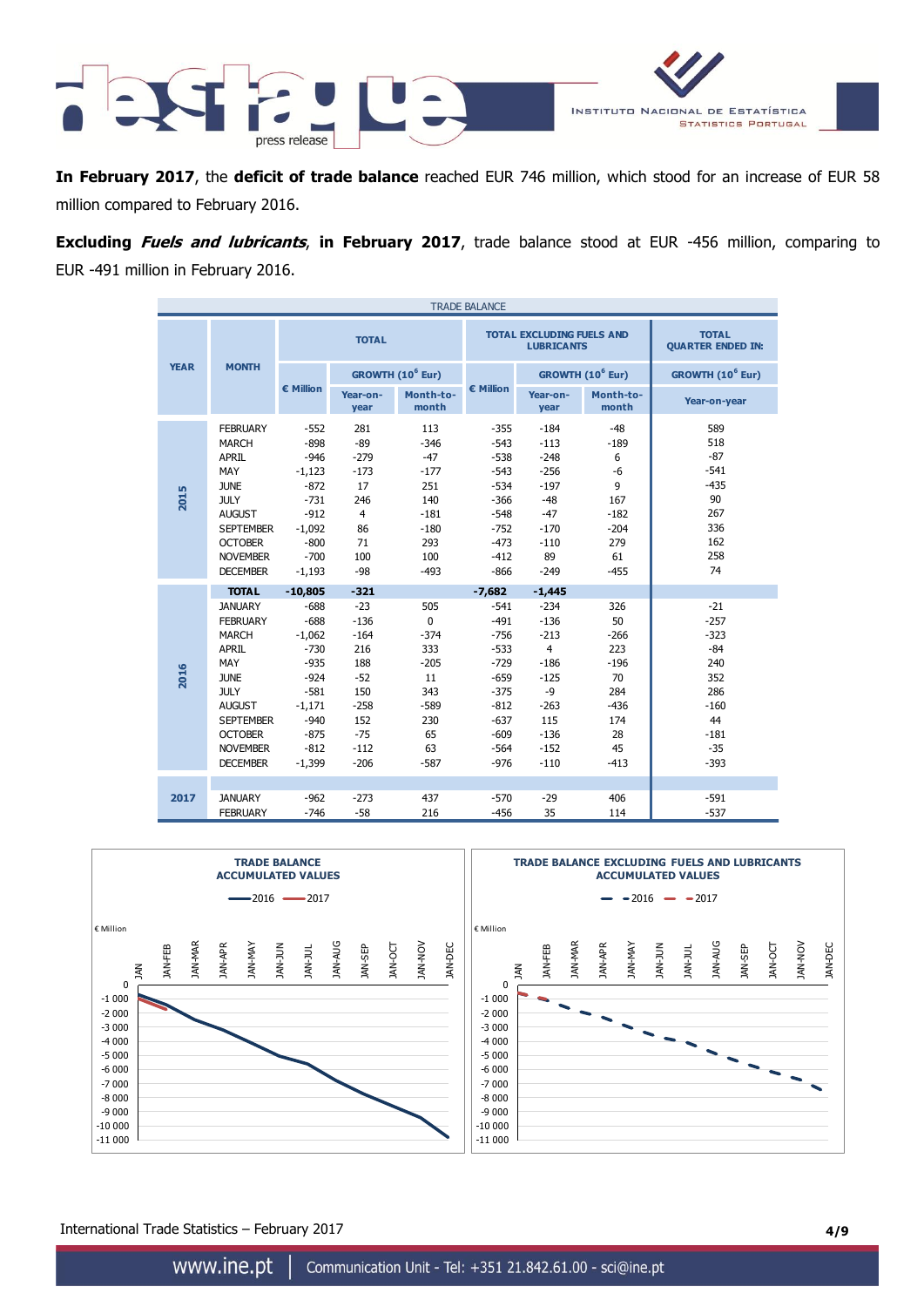



### **BROAD ECONOMIC CATEGORIES**

In **exports**, in **February 2017** all broad economic categories have increased compared to the same month of 2016, with the emphasis on Fuels and lubricants (+79.8%), essentially Processed goods.

When considering **imports**, in **February 2017**, only imports of Consumer goods have declined vis-à-vis February 2016. As in the case of exports, there is a clear increase of imports of Fuels and lubricants (+63.0%), mostly Primary goods.

|                                                               |                         | <b>EXPORTS BY BEC</b> |                        |                              |                          |                     |                 |                              |  |
|---------------------------------------------------------------|-------------------------|-----------------------|------------------------|------------------------------|--------------------------|---------------------|-----------------|------------------------------|--|
|                                                               |                         |                       | <b>REFERENCE MONTH</b> |                              | <b>QUARTER ENDED IN:</b> |                     |                 |                              |  |
| <b>BROAD ECONOMIC CATEGORIES</b>                              |                         | € Million             |                        | <b>GROWTH</b><br><b>RATE</b> |                          | € Million           |                 | <b>GROWTH</b><br><b>RATE</b> |  |
|                                                               | <b>FEB</b><br>2017      | <b>FEB</b><br>2016    | <b>GROWTH</b>          | $\frac{0}{0}$                | <b>FEB</b><br>2017       | <b>FEB</b><br>2016  | <b>GROWTH</b>   | O/2                          |  |
|                                                               |                         |                       |                        |                              |                          |                     |                 |                              |  |
| <b>FOOD AND BEVERAGES</b>                                     | 427                     | 378                   | 48                     | 12.7                         | 1.334                    | 1,192               | 142             | 11.9                         |  |
| PRIMARY<br><b>PROCESSED</b>                                   | 119<br>308              | 109<br>269            | 9<br>39                | 8.5<br>14.5                  | 402<br>932               | 357<br>835          | 45<br>97        | 12.6<br>11.6                 |  |
| INDUSTRIAL SUPPLIES NOT ELSEWHERE SPECIFIED                   | 1,432                   | 1,352                 | 80                     | 5.9                          | 4.128                    | 3.757               | 371             | 9.9                          |  |
| PRIMARY<br><b>PROCESSED</b>                                   | 132<br>1,300            | 93<br>1,259           | 39<br>41               | 41.7<br>3.3                  | 351<br>3,776             | 261<br>3,496        | 90<br>280       | 34.7<br>8.0                  |  |
| <b>FUELS AND LUBRICANTS</b>                                   | 347                     | 193                   | 154                    | 79.8                         | 1,036                    | 630                 | 405             | 64.3                         |  |
| PRIMARY<br><b>PROCESSED</b>                                   | 0<br>346                | $\Omega$<br>193       | $\Omega$<br>154        | 208.0<br>79.7                | 1<br>1,035               | $\Omega$<br>630     | $\Omega$<br>405 | 100.1<br>64.3                |  |
| CAPITAL GOODS, AND PARTS AND ACCESSORIES THEREOF (1)          | 570                     | 525                   | 45                     | 8.6                          | 1,704                    | 1.545               | 159             | 10.3                         |  |
| CAPITAL GOODS (1)<br>PARTS AND ACCESSORIES                    | 342<br>228              | 313<br>212            | 29<br>16               | 9.1<br>7.8                   | 1,030<br>674             | 947<br>598          | 83<br>76        | 8.8<br>12.8                  |  |
| TRANSPORT EQUIPMENT AND PARTS AND ACCESSORIES THEREOF         | 715                     | 703                   | 12                     | 1.7                          | 1,957                    | 1,712               | 245             | 14.3                         |  |
| PASSENGER MOTOR CARS<br><b>OTHER</b><br>PARTS AND ACCESSORIES | 136<br>102<br>477       | 186<br>88<br>429      | $-50$<br>14<br>48      | $-26.7$<br>16.0<br>11.1      | 398<br>310<br>1,250      | 336<br>255<br>1,122 | 62<br>55<br>128 | 18.4<br>21.5<br>11.4         |  |
| CONSUMER GOODS NOT ELSEWHERE SPECIFIED                        | 896                     | 872                   | 24                     | 2.7                          | 2,680                    | 2,492               | 188             | 7.6                          |  |
| <b>DURABLE</b><br>SEMI-DURABLE<br><b>NON-DURABLE</b>          | 118<br>503<br>275       | 110<br>499<br>263     | 8<br>4<br>11           | 7.3<br>0.9<br>4.3            | 336<br>1,487<br>857      | 315<br>1,387<br>790 | 20<br>101<br>67 | 6.4<br>7.3<br>8.5            |  |
| <b>GOODS NOT ELSEWHERE SPECIFIED</b>                          | $\overline{\mathbf{3}}$ | 3                     | $\Omega$               | 4.0                          | 8                        | 8                   | $\mathbf{1}$    | 7.6                          |  |
| (1) - EXCEPT TRANSPORT EQUIPMENT                              |                         |                       |                        |                              |                          |                     |                 |                              |  |

|                                                                                                                        |                          | <b>IMPORTS BY BEC</b>    |                           |                                   |                                |                              |                         |                              |  |  |
|------------------------------------------------------------------------------------------------------------------------|--------------------------|--------------------------|---------------------------|-----------------------------------|--------------------------------|------------------------------|-------------------------|------------------------------|--|--|
|                                                                                                                        |                          |                          | <b>REFERENCE MONTH</b>    |                                   | <b>OUARTER ENDED IN:</b>       |                              |                         |                              |  |  |
| <b>BROAD ECONOMIC CATEGORIES</b>                                                                                       |                          | € Million                |                           | <b>GROWTH</b><br><b>RATE</b>      |                                | € Million                    |                         | <b>GROWTH</b><br><b>RATE</b> |  |  |
|                                                                                                                        | <b>FEB</b><br>2017       | <b>FEB</b><br>2016       | <b>GROWTH</b>             | O <sub>0</sub>                    | <b>FEB</b><br>2017             | <b>FEB</b><br>2016           | <b>GROWTH</b>           | O/2                          |  |  |
| <b>FOOD AND BEVERAGES</b>                                                                                              | 622                      | 595                      | 27                        | 4.5                               | 1,973                          | 1.836                        | 138                     | 7.5                          |  |  |
| PRIMARY<br><b>PROCESSED</b>                                                                                            | 258<br>364               | 244<br>351               | 13<br>13                  | 5.5<br>3.8                        | 842<br>1,132                   | 789<br>1,047                 | 53<br>85                | 6.7<br>8.1                   |  |  |
| INDUSTRIAL SUPPLIES NOT ELSEWHERE SPECIFIED                                                                            | 1.472                    | 1.421                    | 51                        | 3.6                               | 4,399                          | 4.133                        | 266                     | 6.4                          |  |  |
| PRIMARY<br><b>PROCESSED</b>                                                                                            | 147<br>1,325             | 147<br>1,274             | $\mathbf 0$<br>51         | 0.0<br>4.0                        | 475<br>3,923                   | 427<br>3,706                 | 48<br>218               | 11.3<br>5.9                  |  |  |
| <b>FUELS AND LUBRICANTS</b><br>PRIMARY<br><b>PROCESSED</b>                                                             | 637<br>480<br>157        | 391<br>307<br>83         | 246<br>172<br>74          | 63.0<br>56.1<br>88.4              | 2.141<br>1,676<br>464          | 1.303<br>984<br>318          | 838<br>692<br>146       | 64.3<br>70.3<br>45.9         |  |  |
| CAPITAL GOODS, AND PARTS AND ACCESSORIES THEREOF (1)<br>CAPITAL GOODS (1)<br>PARTS AND ACCESSORIES                     | 777<br>445<br>333        | 718<br>426<br>291        | 60<br>18<br>41            | 8.3<br>4.3<br>14.2                | 2,578<br>1,549<br>1,029        | 2,200<br>1,339<br>861        | 378<br>210<br>168       | 17.2<br>15.7<br>19.5         |  |  |
| TRANSPORT EQUIPMENT AND PARTS AND ACCESSORIES THEREOF<br>PASSENGER MOTOR CARS<br><b>OTHER</b><br>PARTS AND ACCESSORIES | 858<br>395<br>93<br>370  | 803<br>368<br>98<br>337  | 55<br>28<br>$-5$<br>32    | 6.8<br>7.5<br>$-5.5$<br>9.6       | 2,482<br>1,134<br>305<br>1,043 | 2.081<br>916<br>269<br>896   | 401<br>217<br>37<br>147 | 19.3<br>23.7<br>13.6<br>16.4 |  |  |
| CONSUMER GOODS NOT ELSEWHERE SPECIFIED<br><b>DURABLE</b><br><b>SEMI-DURABLE</b><br><b>NON-DURABLE</b>                  | 768<br>127<br>308<br>333 | 786<br>119<br>315<br>352 | $-18$<br>8<br>-6<br>$-20$ | $-2.3$<br>6.6<br>$-2.0$<br>$-5.5$ | 2,377<br>394<br>965<br>1,018   | 2,350<br>365<br>958<br>1,027 | 27<br>29<br>8<br>$-9$   | 1.2<br>7.9<br>0.8<br>$-0.9$  |  |  |
| <b>GOODS NOT ELSEWHERE SPECIFIED</b><br>(1) - EXCEPT TRANSPORT EQUIPMENT                                               | $\mathbf{1}$             | $\mathbf{1}$             | $\Omega$                  | 21.9                              | 5                              | $\overline{4}$               | $\mathbf{1}$            | 14.9                         |  |  |

International Trade Statistics – February 2017 **5/9**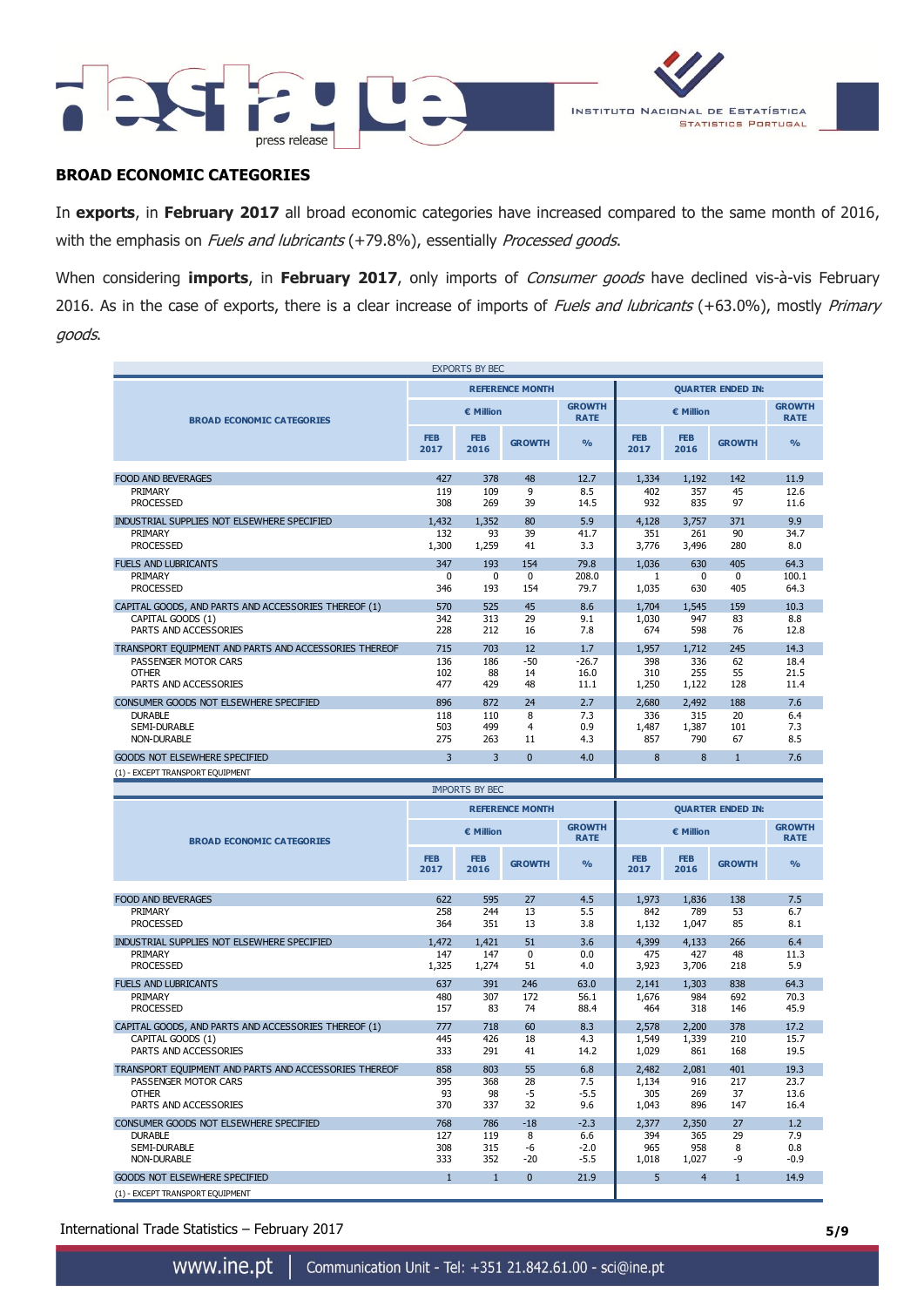



# **MAIN PARTNER COUNTRIES**

Having in consideration the main destination countries in 2016, in **February 2017**, with regard to **exports**, only three countries have recorded reductions compared to the same month of 2016: Germany, Belgium and the Netherlands. In the remaining countries there were increases, with the emphasis in exports towards Spain, the United States and Angola (+10.0%, +53.5% and +61.1% respectively).

With regard to **imports**, as far as the main partner countries in 2016 are concerned, in **February 2017**, the highlight goes to the increase recorded in imports from Russia (as a consequence of imports of Crude oils and Fuel oils), followed by imports from Spain and Germany.

|                                          |                    |                    | EXPORTS BY COUNTRIES AND ECONOMIC ZONES |                              |                          |                              |               |                |  |  |
|------------------------------------------|--------------------|--------------------|-----------------------------------------|------------------------------|--------------------------|------------------------------|---------------|----------------|--|--|
|                                          |                    |                    | <b>REFERENCE MONTH</b>                  |                              | <b>QUARTER ENDED IN:</b> |                              |               |                |  |  |
| <b>COUNTRIES AND ECONOMIC ZONES</b>      |                    | € Million          |                                         | <b>GROWTH</b><br><b>RATE</b> |                          | <b>GROWTH</b><br><b>RATE</b> |               |                |  |  |
|                                          | <b>FEB</b><br>2017 | <b>FEB</b><br>2016 | <b>GROWTH</b>                           | O <sub>0</sub>               | <b>FEB</b><br>2017       | <b>FEB</b><br>2016           | <b>GROWTH</b> | O <sub>0</sub> |  |  |
|                                          |                    |                    |                                         |                              |                          |                              |               |                |  |  |
| <b>MAIN PARTNER COUNTRIES IN 2016:</b>   |                    |                    |                                         |                              |                          |                              |               |                |  |  |
| <b>ES SPAIN</b>                          | 1,177              | 1,070              | 107                                     | 10.0                         | 3,323                    | 2,948                        | 375           | 12.7           |  |  |
| FR FRANCE                                | 551                | 543                | 8                                       | 1.5                          | 1,580                    | 1,490                        | 90            | 6.1            |  |  |
| DE GERMANY                               | 487                | 505                | $-18$                                   | $-3.6$                       | 1,411                    | 1,297                        | 114           | 8.8            |  |  |
| <b>GB UNITED KINGDOM</b>                 | 318                | 302                | 16                                      | 5.2                          | 866                      | 810                          | 57            | 7.0            |  |  |
| US UNITED STATES                         | 217                | 142                | 76                                      | 53.5                         | 667                      | 485                          | 182           | 37.6           |  |  |
| <b>NL NETHERLANDS</b>                    | 163                | 168                | -5                                      | $-3.1$                       | 496                      | 490                          | 6             | 1.3            |  |  |
| IT ITALY                                 | 151                | 149                |                                         | 1.0                          | 451                      | 396                          | 55            | 13.9           |  |  |
| AO ANGOLA                                | 148                | 92                 | 56                                      | 61.1                         | 449                      | 334                          | 115           | 34.5           |  |  |
| BE BELGIUM                               | 107                | 115                | -8                                      | $-7.0$                       | 313                      | 309                          | 4             | 1.3            |  |  |
| MA MOROCCO                               | 72                 | 50                 | 22                                      | 43.6                         | 217                      | 160                          | 57            | 36.0           |  |  |
| <b>TOTAL EURO ZONE</b>                   | 2,739              | 64<br>2,675<br>2.4 |                                         |                              |                          | 7,249                        | 684           | 9.4            |  |  |
| TOTAL EUROPEAN UNION (28 MEMBERS STATES) | 3,282              | 3,174              | 108                                     | 3.4                          | 9,495                    | 8,634                        | 861           | 10.0           |  |  |
| <b>TOTAL EXTRA-EU</b>                    | 1,107              | 852                | 255                                     | 29.9                         | 3,353                    | 2,703                        | 650           | 24.1           |  |  |

|                                          |                    |                    | IMPORTS BY COUNTRIES AND ECONOMIC ZONES |               |                              |                    |               |               |  |  |
|------------------------------------------|--------------------|--------------------|-----------------------------------------|---------------|------------------------------|--------------------|---------------|---------------|--|--|
|                                          |                    |                    | <b>REFERENCE MONTH</b>                  |               | <b>QUARTER ENDED IN:</b>     |                    |               |               |  |  |
| <b>COUNTRIES AND ECONOMIC ZONES</b>      |                    | € Million          | <b>GROWTH</b><br><b>RATE</b>            |               | <b>GROWTH</b><br><b>RATE</b> |                    |               |               |  |  |
|                                          | <b>FEB</b><br>2017 | <b>FEB</b><br>2016 | <b>GROWTH</b>                           | $\frac{0}{0}$ | <b>FEB</b><br>2017           | <b>FEB</b><br>2016 | <b>GROWTH</b> | $\frac{0}{0}$ |  |  |
| MAIN PARTNER COUNTRIES IN 2016:          |                    |                    |                                         |               |                              |                    |               |               |  |  |
| <b>ES SPAIN</b>                          | 1,625              | 1,555              | 70                                      | 4.5           | 4,987                        | 4,703              | 284           | 6.0           |  |  |
| DE GERMANY                               | 721                | 671                | 50                                      | 7.5           | 2,158                        | 1,851              | 307           | 16.6          |  |  |
| FR FRANCE                                | 409                | 385                | 24                                      | 6.2           | 1,212                        | 1,095              | 117           | 10.7          |  |  |
| IT ITALY                                 | 265                | 272                | $-7$                                    | $-2.6$        | 809                          | 768                | 41            | 5.3           |  |  |
| NL NETHERLANDS                           | 280                | 237                | 44                                      | 18.4          | 829                          | 697                | 132           | 18.9          |  |  |
| <b>GB UNITED KINGDOM</b>                 | 147                | 173                | $-26$                                   | $-15.2$       | 483                          | 455                | 28            | 6.2           |  |  |
| CN CHINA                                 | 140                | 155                | $-16$                                   | $-10.1$       | 461                          | 465                | -4            | $-0.8$        |  |  |
| BE BELGIUM                               | 138                | 133                | 5                                       | 3.8           | 439                          | 393                | 46            | 11.7          |  |  |
| <b>RU RUSSIA</b>                         | 161                | 11                 | 150                                     | 1410.7        | 610                          | 83                 | 526           | 631.9         |  |  |
| <b>BR BRAZIL</b>                         | 40                 | 78                 | -39                                     | $-49.4$       | 169                          | 170                | $-1$          | $-0.8$        |  |  |
| <b>TOTAL EURO ZONE</b>                   | 3,560              | 3,373              | 187                                     | 5.5           | 10,816                       | 9,878              | 938           | 9.5           |  |  |
| TOTAL EUROPEAN UNION (28 MEMBERS STATES) | 3,942              | 3,757              | 184                                     | 4.9           | 12,009                       | 10,911             | 1098          | 10.1          |  |  |
| <b>TOTAL EXTRA-EU</b>                    | 1,193              | 957                | 236                                     | 24.7          | 3,946                        | 2,995              | 950           | 31.7          |  |  |

International Trade Statistics – February 2017 **6/9**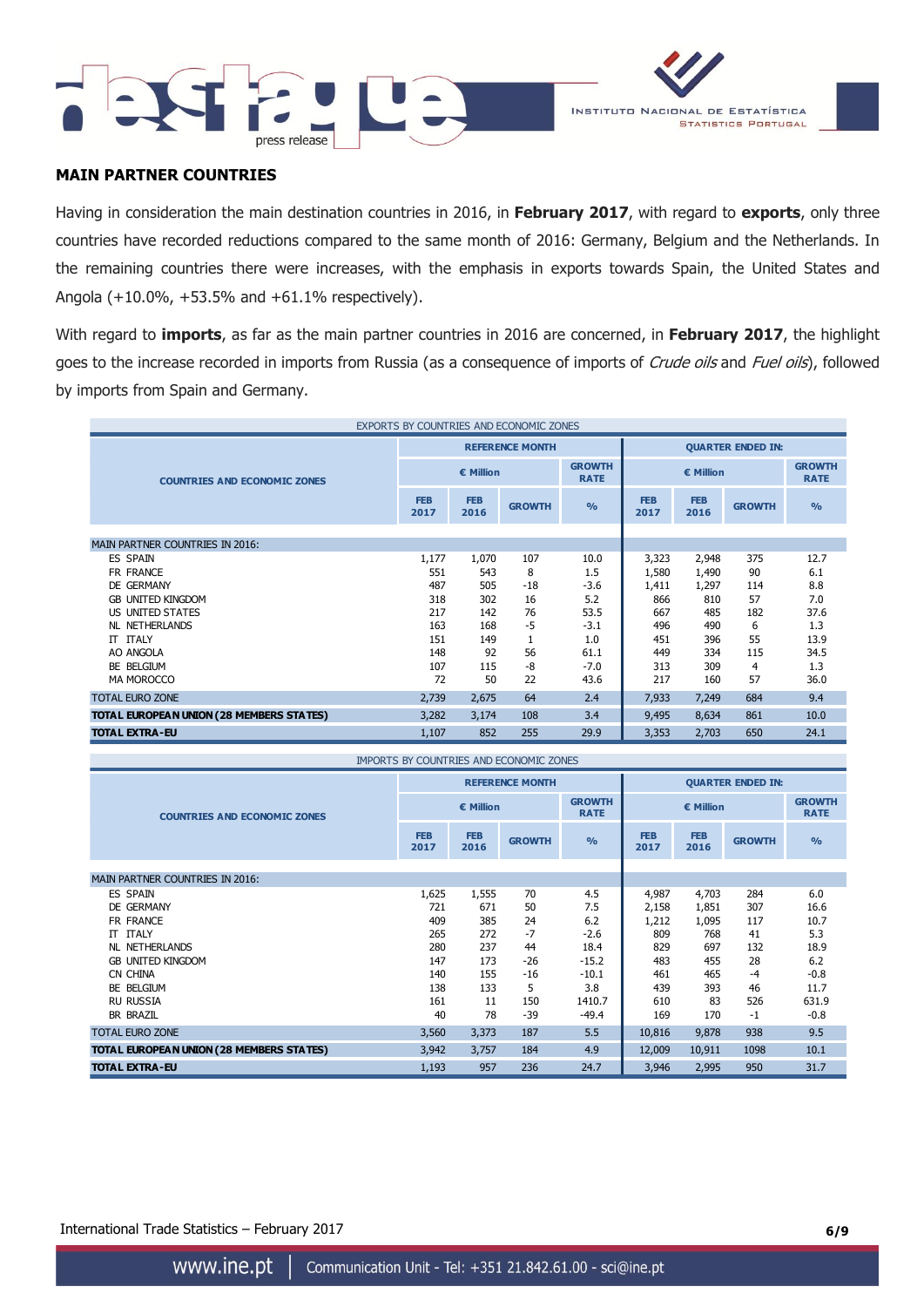



### **UNIT VALUE INDICES FOR INTERNATIONAL TRADE IN GOODS**

In compliance with the timetable defined for the dissemination of the Quarterly Unit Value Indices for International Trade, this press release makes available results from the  $4<sup>th</sup>$  quarter 2016 on a 70 day basis, which updates data on a 40 day basis disseminated on the previous press release.

This new revised version concerning the  $4<sup>th</sup>$  quarter 2016 results from the incorporation of the most recent data on International Trade in Goods, although without significant changes in relation to the previous version:

|                                                    |                 | 4 <sup>th</sup> QUARTER 2016                     |                                                   |                |
|----------------------------------------------------|-----------------|--------------------------------------------------|---------------------------------------------------|----------------|
| <b>GROWTH RATE (%)</b>                             | <b>EXPORTS</b>  |                                                  | <b>IMPORTS</b>                                    |                |
| <b>PRICE</b>                                       | <b>PREVIOUS</b> | <b>CURRENT</b><br><b>PUBLICATION PUBLICATION</b> | <b>PREVIOUS</b><br><b>PUBLICATION PUBLICATION</b> | <b>CURRENT</b> |
|                                                    | (40D)           | (70D)                                            | (40D)                                             | (70D)          |
| <b>TOTAL</b>                                       | $-0.6$          | $-0.4$                                           | 0.4                                               | 0.4            |
| <b>TOTAL EXCLUING PETROLEUM</b><br><b>PRODUCTS</b> | $-1.0$          | $-0.8$                                           | 0.1                                               | 0.1            |

The results obtained confirm the first version of the data. The unit value index for imports presents a positive year-onyear rate of change for the first time since the  $1<sup>st</sup>$  Quarter 2014. Thus, the loss in trade terms (relative price of exports in terms of imports) recorded in the  $3<sup>rd</sup>$  quarter 2016, deepens in the  $4<sup>th</sup>$  quarter.

|                                                    |                        |                 |                             |                        |                 |                 | <b>EXPORTS</b>         |                 |                 |                        |                 |                 |                        |                 |                 |                          |                 |                 | <b>IMPORTS</b> |                 |                 |                 |                 |                 |
|----------------------------------------------------|------------------------|-----------------|-----------------------------|------------------------|-----------------|-----------------|------------------------|-----------------|-----------------|------------------------|-----------------|-----------------|------------------------|-----------------|-----------------|--------------------------|-----------------|-----------------|----------------|-----------------|-----------------|-----------------|-----------------|-----------------|
| <b>GROWTH RATE (%)</b><br><b>PRICE</b>             | 2014<br><b>QUARTER</b> |                 |                             | 2015<br><b>QUARTER</b> |                 |                 | 2016<br><b>QUARTER</b> |                 |                 | 2014<br><b>QUARTER</b> |                 |                 | 2015<br><b>QUARTER</b> |                 |                 | 2016<br><b>QUARTER</b>   |                 |                 |                |                 |                 |                 |                 |                 |
|                                                    | 1 <sup>st</sup>        | 2 <sub>nd</sub> | 3 <sup>rd</sup>             | A <sup>th</sup>        | 1 <sup>st</sup> | 2 <sup>nd</sup> | 3 <sup>rd</sup>        | 4 <sup>th</sup> | 1 <sub>st</sub> | 2 <sub>nd</sub>        | 3 <sup>rd</sup> | 4 <sup>th</sup> | 1 <sup>st</sup>        | 2 <sub>nd</sub> | 3 <sup>rd</sup> | $\mathbf{A}^{\text{th}}$ | 1 <sup>st</sup> | 2 <sup>nd</sup> | <b>Red</b>     | 4 <sup>th</sup> | 1 <sup>st</sup> | 2 <sub>nd</sub> | 3 <sup>rd</sup> | 4 <sup>th</sup> |
| <b>TOTAL</b>                                       |                        |                 | $-1.5$ $-0.5$ $-0.9$ $-1.2$ |                        | $-2.7$          | $-1.0$          | $-2.0$                 | $-2.0$          | $-3.7$          | $-4.7$                 | $-3.9$          | $-0.4$          | $-5.1$                 | $-3.3$          | $-2.7$          | $-3.0$                   | -6.0            | $-3.6$          | $-5.9$         | $-5.3$          | -5.6            | $-6.1$          | $-3.4$          | 0.4             |
| <b>TOTAL EXCLUING PETROLEUM</b><br><b>PRODUCTS</b> | $-0.9$                 | $-0.4$          | $-0.5$                      | 0.8                    | 0.7             |                 | . 9                    | 0.8             | $-1.7$          | $-2.5$                 | $-2.6$          | $-0.8$          | $-5.2$                 | $-3.7$          | $-2.1$          | 0.3                      | $-0.2$          | 2.0             | 1.4            | $-0.3$          | $-1.8$          | $-3.1 -1.7$     |                 | 0.1             |

#### **NOTES**:

Petroleum products - CPA 06 (Crude petroleum and natural gas) and CPA 19 (Coke and refined petroleum products).

Quarterly data for 2014 corresponds to definitive results.

Quarterly data for 2015 and 2016 corresponds to preliminary results**.**



International Trade Statistics – February 2017 **7/9**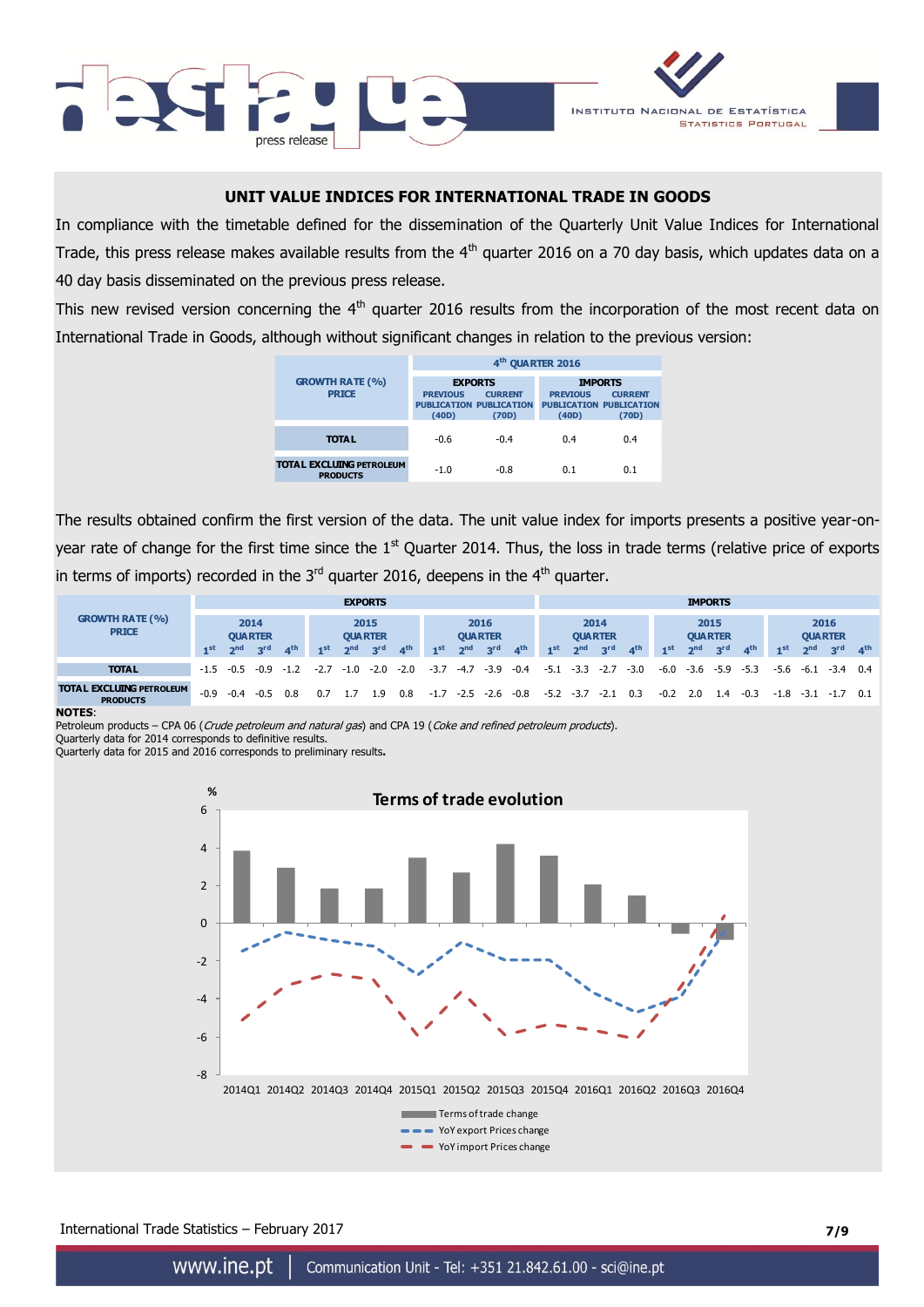



### **ABBREVIATIONS**

- EU European Union
- CN Combined Nomenclature, 2015, 2016 and 2017 versions
- BEC Classification by Broad Economic Categories, third revision
- CPA Statistical classification of products by activity, version 2.1

### **EXPLANATORY NOTES**

- **1.** International Trade compiles the statistical information about the commercial trade of goods with the European Union (Intra-EU trade) and Third Countries (Extra-EU trade). In terms of Intra-EU trade statistics it includes adjustments for non-responses as well as for enterprises with transactions below the defined exemption thresholds (which exempts from providing statistical data a significant number of enterprises).
- **2.** For simplification purposes, the terms associated to International Trade Statistics are narrowed to "imports" and "exports", however stating which market is being referred to (Intra-EU, Extra-EU and International Trade which includes the former two).
- **3.** In this "Press Release" the following statistical data are used:
	- 2015: Intra-EU trade January to December provisional results;
		- Extra-EU trade January to December provisional results.
	- 2016: Intra-EU trade January to December preliminary results ( $2<sup>nd</sup>$  revision of December 2016); Extra-EU trade - January to December preliminary results  $(2^{nd}$  revision of December 2016).
	- 2017: Intra-EU trade January to February monthly preliminary results; Extra-EU trade - January to February monthly preliminary results.
- **4.** Due to rounding of numbers, totals might not correspond to the sum of the indicated parcels.
- **5.** Month-to-month growth rate it compares the level of each variable between two consecutive months. Although being an indicator that allows an up to date follow-up of the evolution of each variable, the value of this variation rate is particularly influenced by seasonal fluctuations effects and from other specific effects in one or both compared months.
- **6.** Year-on-year growth rate it compares the level of each variable between the current period and the same period of the previous year. The evolution of this rate is less biased from seasonal fluctuations. However, it might be influenced by these types of effects when referred to a specific period of time.
- **7.** Revisions: data available in this press release include regular revisions of the previous three months (according to the Revisions Policy applicable for the International Trade in Goods statistics) due to the replacement of estimations by new data from the enterprises and, in a lesser dimension, due to the corrections in data made by the reporting enterprises. The following table shows the impact of those revisions in the year-on-year growth rate (three months) disseminated in the previous press release:

|                | YEAR-ON-YEAR GROWTH RATE - NOVEM BER 2016 TO JANUARY 2017 |                                      |  |  |  |  |  |  |
|----------------|-----------------------------------------------------------|--------------------------------------|--|--|--|--|--|--|
|                | <b>PREVIOUS</b><br><b>PUBLICATION</b>                     | <b>CURRENT</b><br><b>PUBLICATION</b> |  |  |  |  |  |  |
| <b>EXPORTS</b> | 12.9                                                      | 12.9                                 |  |  |  |  |  |  |
| <b>IMPORTS</b> | 14.3                                                      | 14.7                                 |  |  |  |  |  |  |

**8.** The BEC nomenclature - Classification by Broad Economic Categories doesn't include the Gold for monetary use (CN 71082000) and Coins, including coins with legal tender (except medals, coins mounted in objects of personal adornment coins with character collectibles with numismatic value, waste and scrap) (CN 71189000). The sum of the various categories of the BEC may not match with total trade, due to these exclusions and also for confidentiality reasons.

International Trade Statistics – February 2017 **8/9**